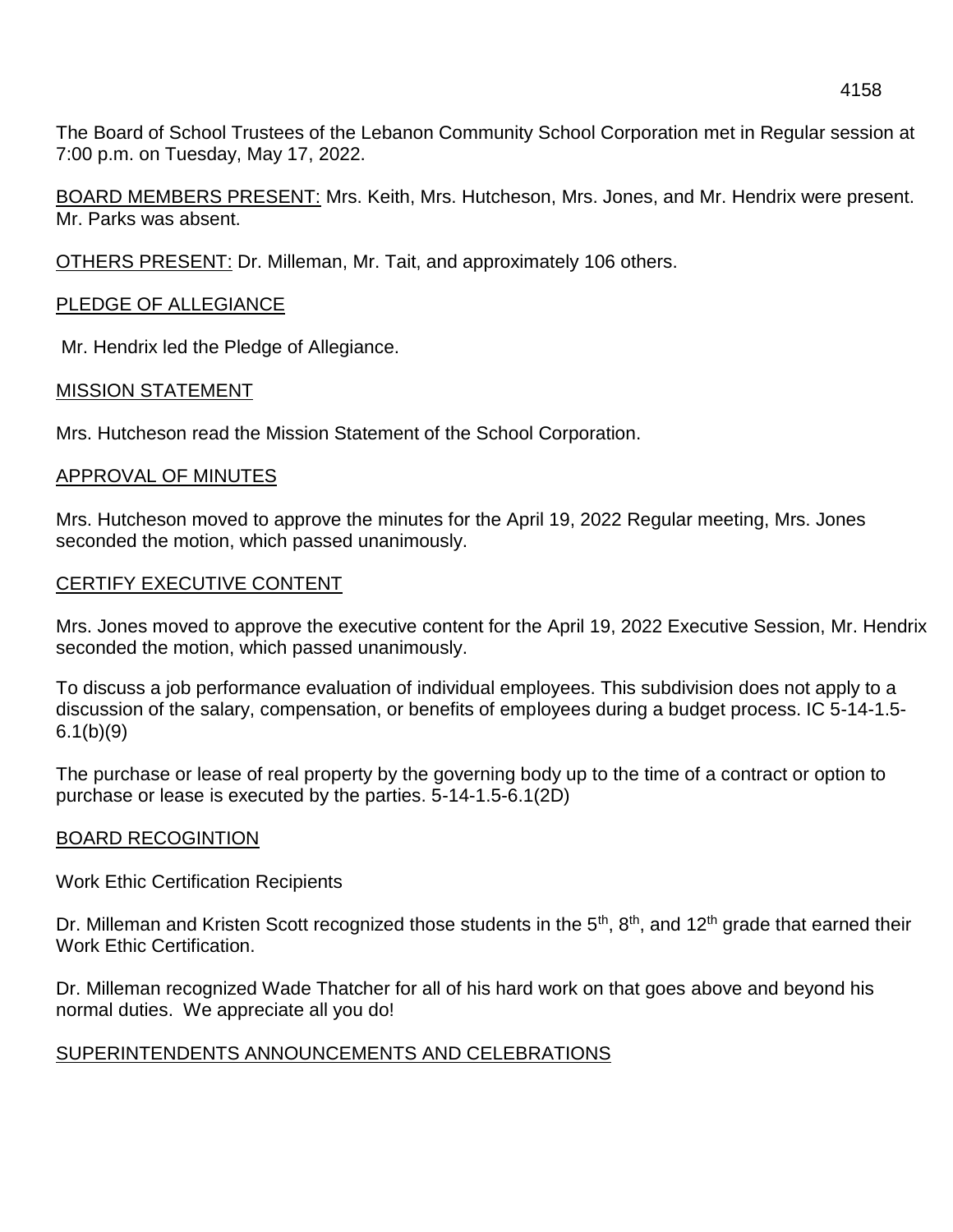# **Referendum Update**

Dr. Milleman thanked the community for their support on May 3, 2022. We are excited to get started. We will be working on presentations to be placed on the website. We will be meeting with professional partners in the upcoming weeks and continue to work with administrators.

## **Congratulations LHS DECA**

Earlier this year, nine LHS DECA students earned the opportunity to compete at DECA Internationals in Atlanta. Due to the conflict with prom, six chose to attend. Emma Hornbecker, Amelia Schoeff, Audrey Patterson, Anna Robbins, Addison Cupka, and Katie Gallman had a great experience as they were part of 17,500 DECA students and advisors from all over the world competing in various business categories. Each category had over 160 international teams/individuals and only the top 12%, or 20 teams/individuals, advanced to compete as finalists. Our LHS students put in a tremendous effort and prepared well but unfortunately did not advance to finals. All of our LHS DECA students however did earn Certificates of Excellence, awarded only to those who placed in the top 30% of their competitive category. With the level of talent and competition at internationals, this is quite an accomplishment!

## **Congratulations LHS Academic Teams**

Congratulations LHS Academic Teams – We learned this week that comprehensive performance of our Academic Teams placed LHS in the Top 10 in the State in Class 2. Class 2 for the academic competitions is similar to being a 3A school for athletics. There are four classes (1,2,3,4) with Class 1 being the largest schools, etc. The Top 10 placing represents the cumulative scores of all our academic teams. Our academic teams would like to thank LEF for the LEF grants that support our Academic Teams.

#### **Congratulations Distinguished Educators and LCSC Teacher of the Year**

Thank you to the Lebanon Educational Foundation for a wonderful evening on April 27 celebrating our teachers' years of service, Distinguished Educators and our 2022 Teacher of the Year.

Once again, congratulations to:

Lydia Sturm, Central Michelle Walton, Harney Josh Hoffman, Hattie B. Stokes Ashley Fassel, Perry-Worth Ashley Starkey, Lebanon Middle School Teacher of the Year, Josh DeBard, Lebanon High School

Mr. DeBard will now begin work on his application for Indiana State Teacher of the Year.

# **Congratulations Rachel Becker – Colts Classroom Quarterback Top 10 Finalist**

Earlier this year, I encouraged principals to nominate staff from their school to be honored as a Colts Classroom Quarterback. Any staff member may be nominated. The high school nominated teacher Rachel Becker. Rachel has been selected as a Top 10 Finalist for the Indianapolis Colts Classroom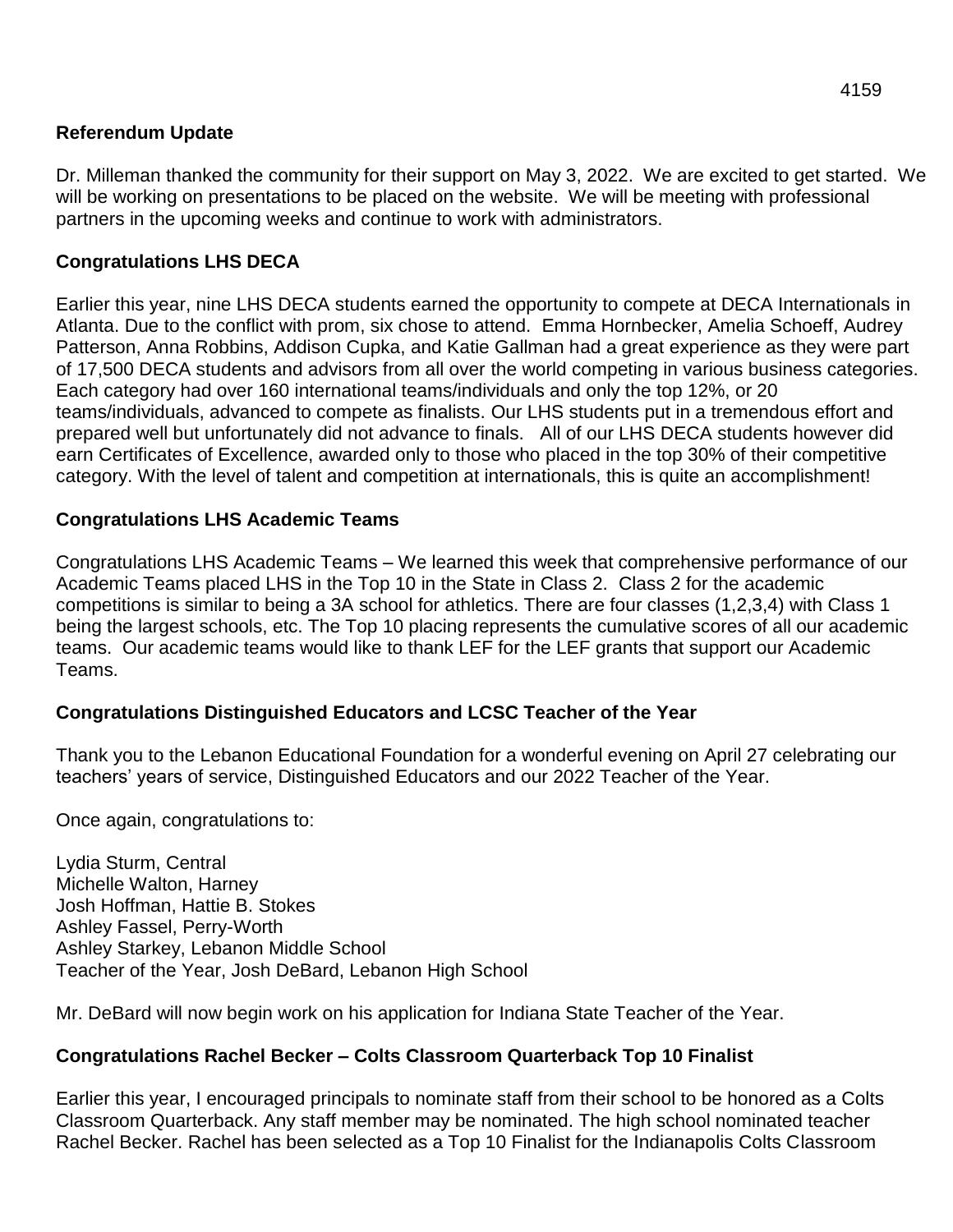Quarterback from among all of the many schools' nominees (see email below). In mid/late May, one of the 10 Finalist will be selected as the Indianapolis Colts Classroom Quarterback of the Year. As a finalist, Rachel will have her picture displayed on the Colts.com website with the other finalist while also receiving some Colts attire, \$100 Amazon Card, and two tickets to the Colts first home game. Here is a link to more information about the award [Classroom Quarterbacks program.](https://www.colts.com/fans/contests/anthem-classroomqbs) It would be well-deserved for Rachel to be the Colts Classroom Quarterback of the Year.

### **Congratulations to Lindsey Williams- Outstanding Early Career Educator**

Lindsey Williams, LMS Ag teacher was selected as Indiana's 2022 Outstanding Early Career Educator and will advance to compete at region!

Lindsey was selected to represent the state of Indiana at the National Association of Agriculture Educators Conference for their Teacher Turn The Key Program! She will be going to Las Vegas to attend a National Ag Teacher Workshop.

## CONSENT AGENDA- STAFF MATTERS

Dr. Milleman presented the Classified, Certified, and ECA staff for approval.

Charles Tait, LCSC Business Manager has submitted his letter of retirement. This will be effective June 30, 2022. Dr. Milleman is also requesting approval of the severance agreement between LCSC and Mr. Tait.

Gina Bongiorno, LHS Math Teacher has submitted her letter of resignation. This will be effective at the end of the 2021-2022 school year.

Isaac Huntoon, Harney Title I Teacher has submitted his letter of resignation. This will be effective at the end of the 2021-2022 school year.

Mrs. Leckrone recommended Hope Harrod for the Special Education Teaching position at Central Elementary. This will be effective for the 2022-2023 school year.

Mr. O'Rourke recommended Molly Murphy as a LTS at LHS. She will be teaching Math, Geography, Economics, Algebra IA, and PLATO support. This will be for the remainder of the 2021-2022 school year.

Mr. O'Rourke recommended Tyler Damm for the Business Teaching position at LHS. This will be effective for the 2022-2023 school year.

Madeline Sandberg recommended Vicki Williams as a part-time School Psychologist, and Erica Turano as a full-time School Psychologist. Both will be effective for the 2022-2023 school year.

Phil Levine recommended Tre Comage for the LHS Track and Field Varsity Assistant Coaching position.

Mrs. Hutcheson moved to approve the staff matters as presented, Mr. Hendrix seconded the motion, which passed unanimously.

# CONSENT AGENDA- BUSINESS MATTERS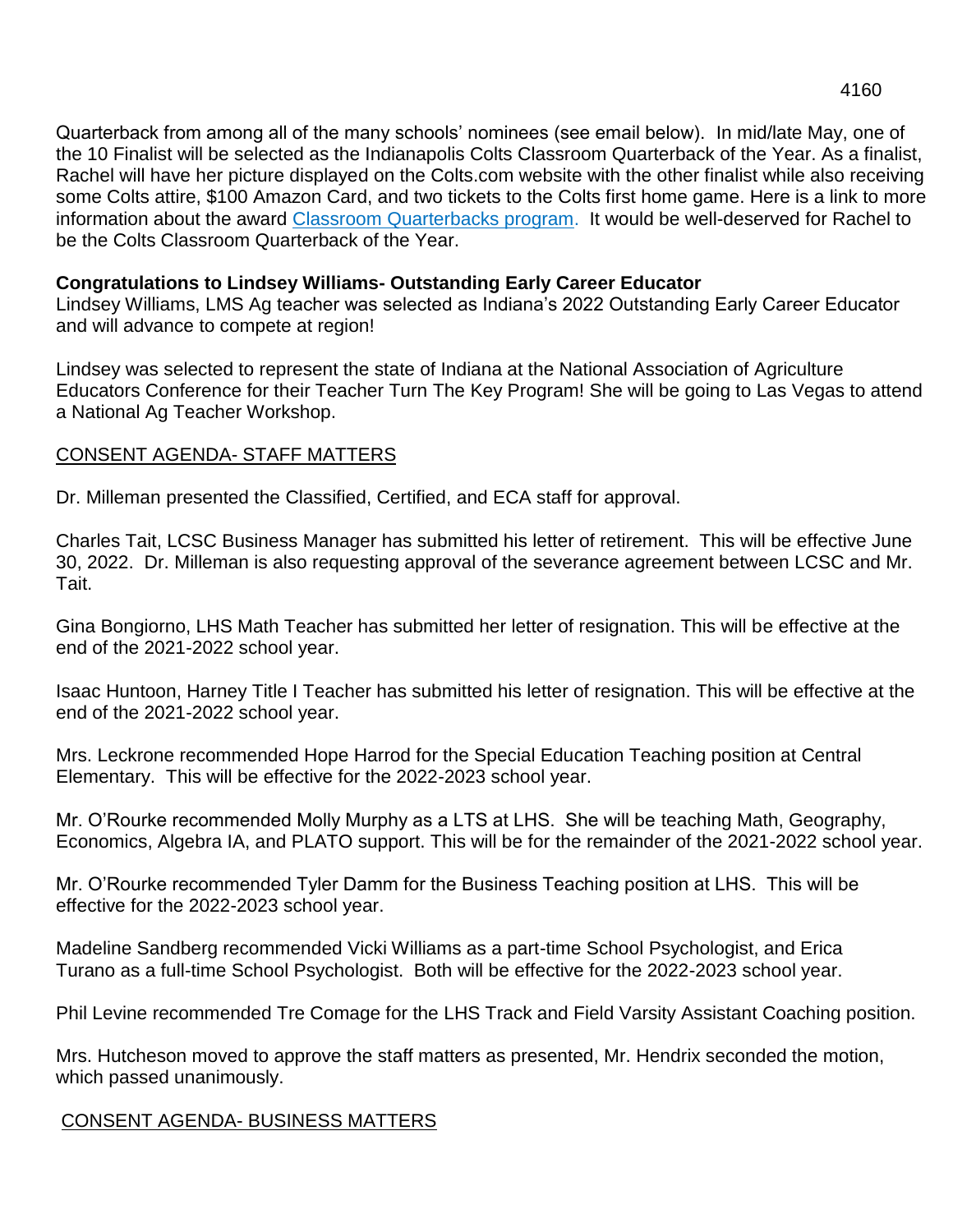Dr. Milleman requested approval of the routine business matters for claims #55547 - #55691 and the payrolls for April 29, 2022, and May 13, 2022.

The total of the payrolls was \$1,861,672.24. The total for the claims was \$1,418,119.15. The total amount approved was \$3,279,791.39.

Mrs. Jones moved to approve the business items as presented, Mrs. Hutcheson seconded the motion, which passed unanimously.

## COMMENTS FROM THE PUBLIC

#### ACTION ITEMS

A. Consideration of Teacher Resignation Letter

Dr. Milleman asked for consideration of Adam Gaha's resignation letter.

There was no action taken on this item due to a lack of a motion from any board member.

B. Recommendation of Teacher Contract Cancellation

Dr. Milleman recommended the cancellation of Adam Gaha's teaching contract.

Mr. Hendrix moved to approve the teacher contract cancellation as presented, Mrs. Hutcheson seconded the motion, which passed unanimously.

C. Recommendation of Food Service Contract

Dr. Milleman recommended approval of the food service contract with Aramark for the 2022- 2023 school year.

Mrs. Hutcheson moved to approve the food service contract as presented, Mr. Hendrix seconded the motion, which passed unanimously.

D. Recommendation of Contracts for Projects within 2021 G.O. Bond for HVAC

Dr. Milleman recommended Irish Mechanical for the HVAC projects within the 2021 G.O. Bond. The projects will include adding a chiller at LMS, chiller replacement at Harney, two boiler replacements at LHS, and boiler removal and boiler addition at Hattie B. Stokes. The projects total \$2,168,000.00.

The softball field and an outdoor learning lab were originally included in the 2021 G.O. Bond, but the estimates came in substantially higher than the estimated amount. We will bid out again at a later time. The original estimate was approximately \$1.4 and estimates came in at \$2.2. Contractors are currently overloaded and do not currently need the work. We received two bids and both were over \$2 million dollars. The cost of materials and inflation are contributors, but there were no side contractors to complete the work. This is something we could look at next year.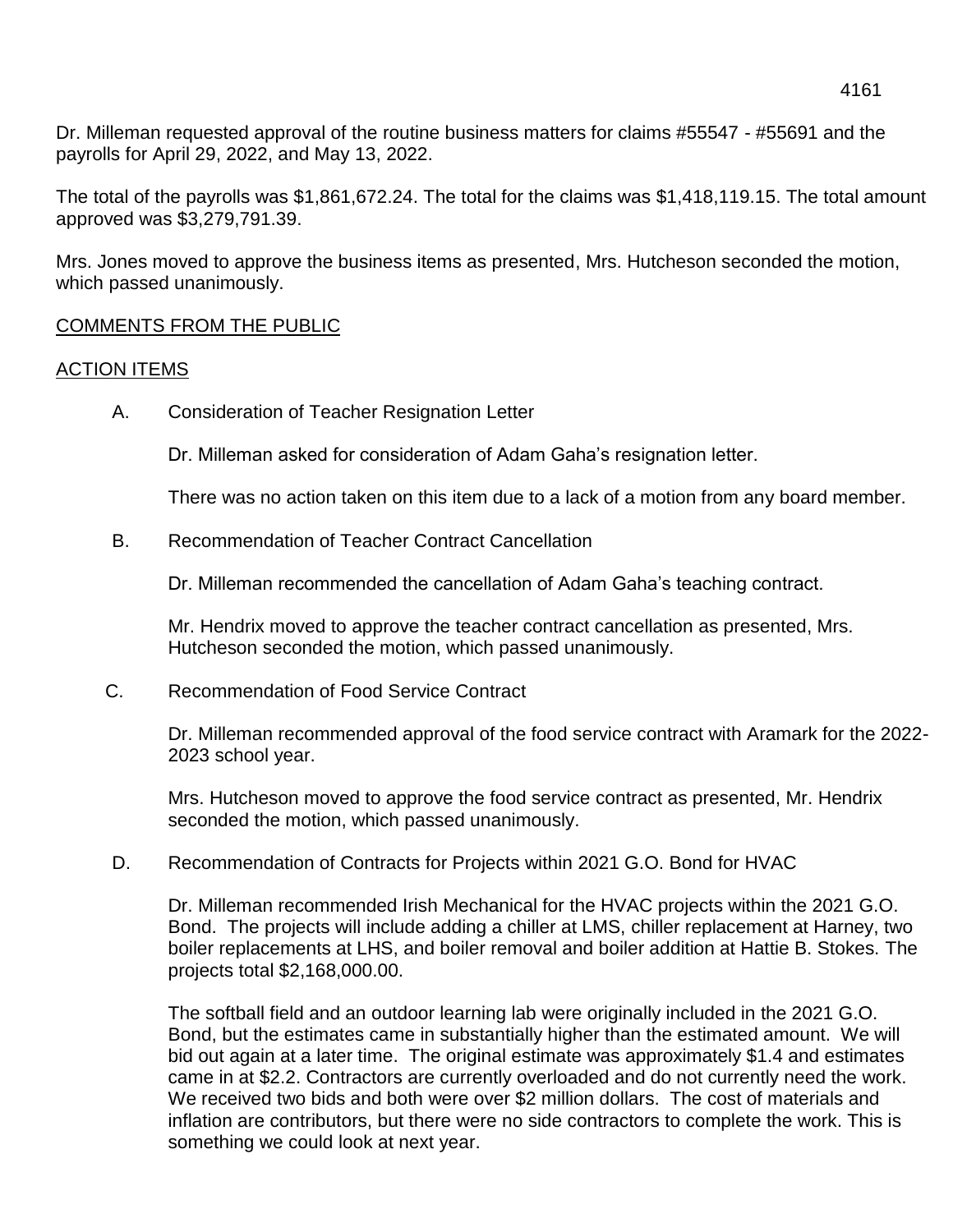Mrs. Jones moved to approve the contract recommendation as presented, Mrs. Hutcheson seconded the motion, which passed unanimously.

E. Resolution to Transfer Reoccurring Amounts from the Education Fund to the Operations Fund for 2022

Dr. Milleman requested approval to transfer \$285,000.00 monthly from the education fund to the operations fund. The transfer period would be July through December 2022. This is pursuant to IC 20-42.5.

Mrs. Hutcheson moved to approve the transfer as presented, Mrs. Jones seconded the motion, which passed unanimously.

F. Request Approval of 2022-2023 Elementary Handbook

Dr. Milleman requested approval of the 2022-2023 elementary handbook.

Mr. Hendrix moved to approve the elementary handbook as presented, Mrs. Hutcheson seconded the motion, which passed unanimously.

G. Request Approval of 2022-2023 LMS Handbook

Dr. Milleman requested approval of the 2022-2023 LMS handbook.

Mrs. Jones moved to approve the LMS handbook as presented, Mr. Hendrix seconded the motion, which passed unanimously.

H. Request Approval of 2022-2023 LHS Handbook

Kevin O'Rourke requested approval of the 2022-2023 LHS handbook.

Mrs. Hutcheson moved to approve the LHS handbook as presented, Mrs. Jones seconded the motion, which passed unanimously.

I. Approval of 2021-2022 Summer School Staff

Dr. Milleman requested approval for the 2022 Summer School Staff.

Mr. Hendrix moved to approve the summer school staff as presented, Mrs. Hutcheson seconded the motion, which passed unanimously.

 $J<sub>z</sub>$ 2<sup>nd</sup> Reading of Policy Update

This is a second reading for policy 0167.3.

Mrs. Hutcheson moved to approve the policy update as presented, Mr. Hendrix seconded the motion, which passed unanimously.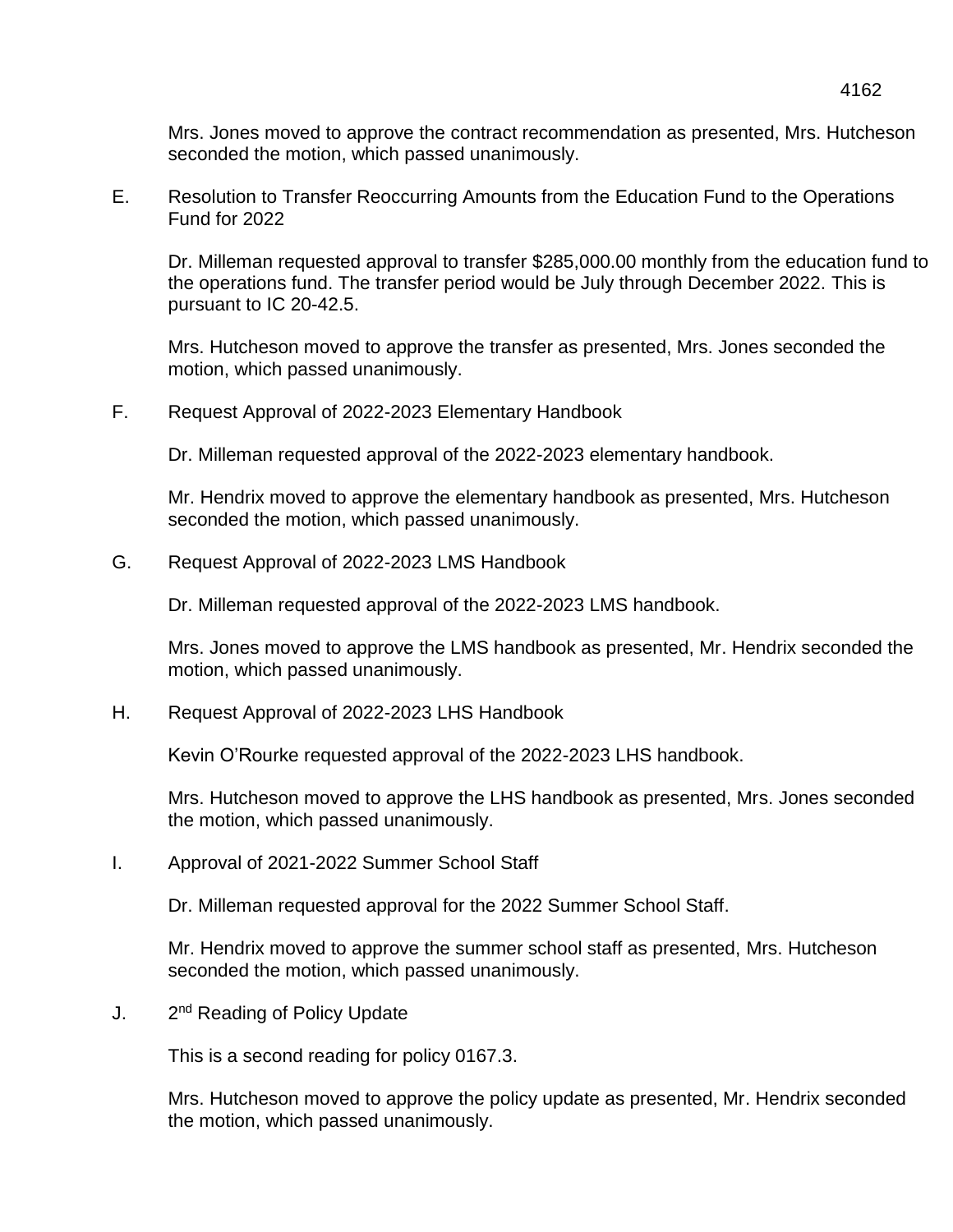K. Request Approval of Donation to LHS Band

Dr. Milleman requested approval for the donation made to the LHS Band from the Class of 1952 in the amount of \$1489.00. This donation is for the LHS Band to purchase new instruments.

Mrs. Jones moved to approve the LHS Band donation as presented, Mrs. Hutcheson seconded the motion, which passed unanimously.

L. Request Approval of Donation to LHS FFA Program

Dr. Milleman requested approval of the donation made to the LHS FFA program from Culver's in the amount of \$4770.00. The donation is intended to be used for chapter activities as they deem appropriate.

Mrs. Jones moved to approve the LHS FFA donation as presented, Mr. Hendrix seconded the motion, which passed unanimously.

M. Recommendation of Interim Director of Business Services

Dr. Milleman recommended Doyle Dunshee as the Interim Director of Business Services for the remainder of the 2021-2022 school year, or until a permanent Director is named.

Mrs. Hutcheson moved to approve the recommendation of Doyle Dunshee as the Interim Director of Business Services, Mr. Hendrix seconded the motion, which passed unanimously.

N. Request Approval of New Appointments to Board Reorganization Matters Approved on 01-04-2022 to Interim Director of Business Services

Dr. Milleman requested approval of new appointments to the board reorganization matters approved on 01-04-2022 to the Interim Director of Business Services. The appointments include:

- Appoint School Corporation Extra-Curricular Fund Supervisor
- Authorize Chief Financial Officer to Prepay all invoices reflecting discount, and any which payment is mandated by statute, regulation, or other valid directive
- Authorize Chief Financial Officer to manage gift card purchases according to school corporation policy
- Appoint school corporation attendance officer
- Approve use of corporation credit cards (\$100,000.00)
- Appoint School Board Members to Committees
	- o Alternate for the Bid Opening Sub Committee

Mrs. Jones moved to approve the board reorganization matters approved on 01-04-2022 to the Interim Director of Business Services as presented, Mrs. Hutcheson seconded the motion, which passed unanimously.

O. Request Approval of Financial Consulting Agreement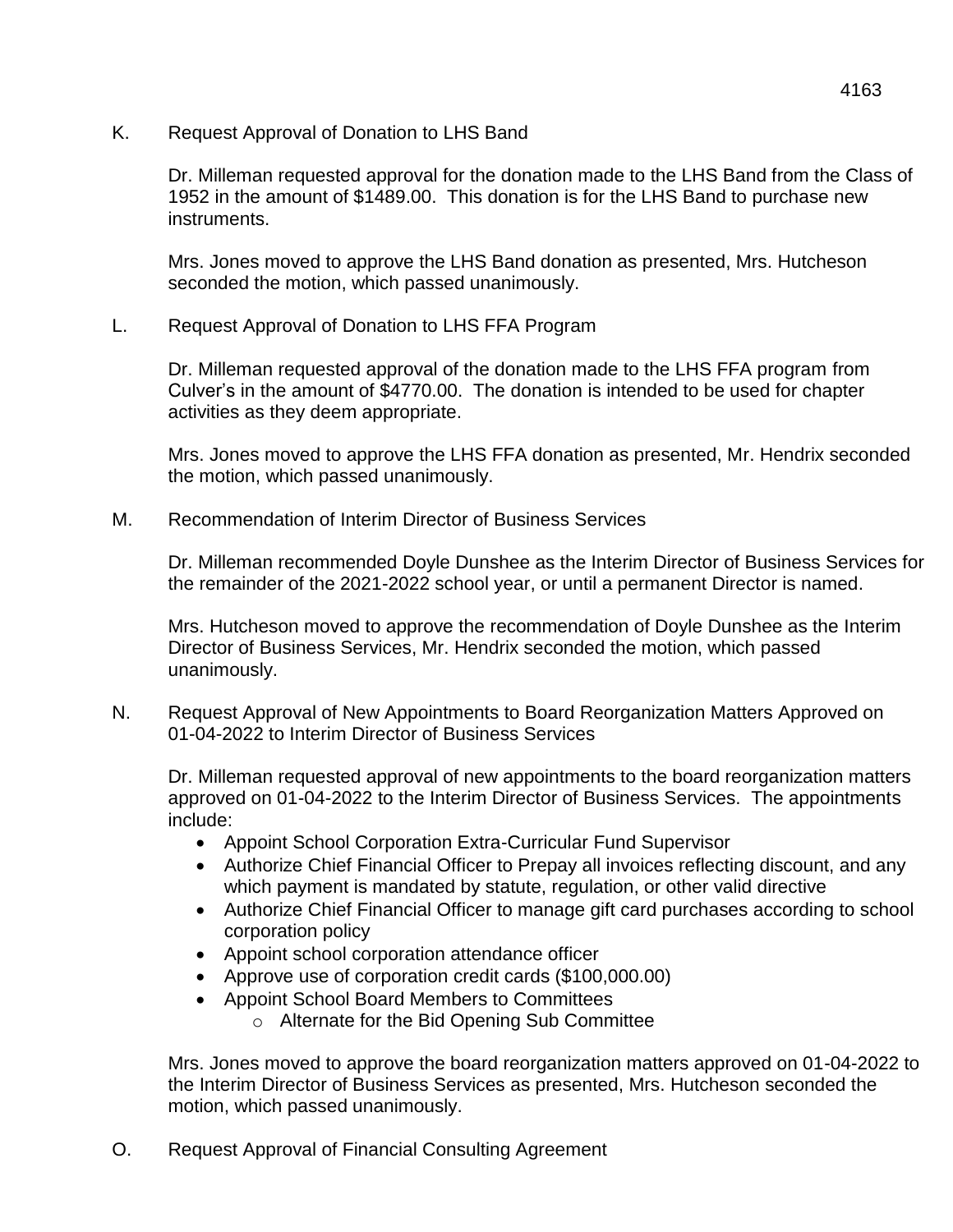Dr. Milleman requested approval of a Financial Consulting agreement between LCSC and Joe Licata.

Mr. Hendrix moved to approve the financial consulting agreement as presented, Mrs. Hutcheson seconded the motion, which passed unanimously.

P. Request Approval of Revised 2022-2023 District Calendar

Mr. Martin requested approval of the revised 2022-2023 district calendar. The revision includes having President's day delegated as a Snow Make-Up Day, if needed.

Mr. Hendrix moved to approve the revised 2022-2023 district calendar as presented, Mrs. Hutcheson seconded the motion, which passed unanimously.

Q. Request Approval of 2023-2024 District Calendar

Mr. Martin requested approval of the 2023-2024 district calendar.

Mrs. Jones moved to approve the 2023-2024 district calendar as presented, Mrs. Hutcheson seconded the motion, which passed unanimously.

R. Request Approval of Renewal for YSPP Contract

Mr. Martin requested renewal of the YSPP contract.

Mrs. Jones moved to approve the YSPP contract renewal as presented, Mrs. Hutcheson seconded the motion, which passed unanimously.

S. Request Approval of Renewal for BASE Contract

Mr. Martin requested renewal of the BASE contract.

Mr. Hendrix moved to approve the BASE contract renewal as presented, Mrs. Hutcheson seconded the motion, which passed unanimously.

T. Request Approval for LHS Tiger Leadership Camp Overnight Trip

Mr. Martin requested approval of the LHS Tiger Leadership Camp Overnight trip on August 13<sup>th</sup> and 14<sup>th</sup> 2022. The camp will be held at Camp Rancho Framasa in Brown County.

Mr. Hendrix moved to approve the LHS Tiger Leadership Camp as presented, Mrs. Jones seconded the motion, which passed unanimously.

U. Request Approval of Rescheduled Overnight Trip to Camptown at McCormick's Creek State Park